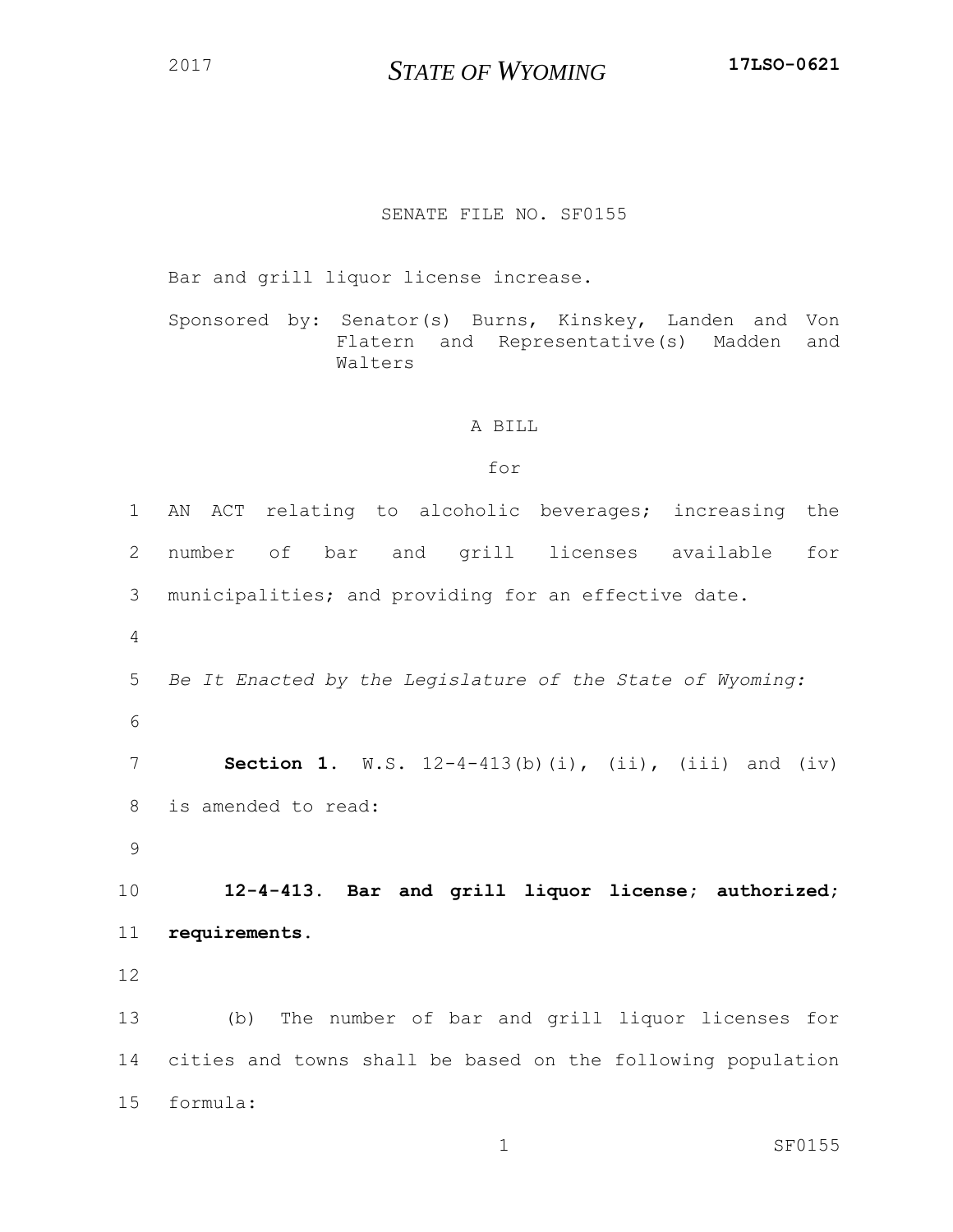2017 STATE OF WYOMING **17LSO-0621**

1 2 (i) Not more than two (2) licenses in 3 incorporated cities or towns of seven thousand five hundred  $4 + 7,500$  four thousand  $(4,000)$  or less; and 5 6 (ii) Not more than three (3) five (5) licenses 7 for population in incorporated cities between seven 8 thousand five hundred one  $(7,501)$  four thousand one  $(4,001)$ 9 and fifteen thousand (15,000) twelve thousand (12,000); and 10 11 (iii) Not more than  $\frac{four + (4) - six}{s}$  (6) licenses 12 for population in incorporated cities between fifteen 13 thousand one (15,001) twelve thousand one (12,001) and 14 twenty-seven thousand five hundred (27,500) twenty-four 15 thousand (24,000); and 16 17 (iv) Not more than  $\theta$ ne (1) two (2) additional 18 <del>license</del> licenses for each additional seven thousand five 19 hundred (7,500) four thousand (4,000) population in 20 incorporated cities over twenty-seven thousand five hundred 21 (27,500) twenty-four thousand (24,000).

22